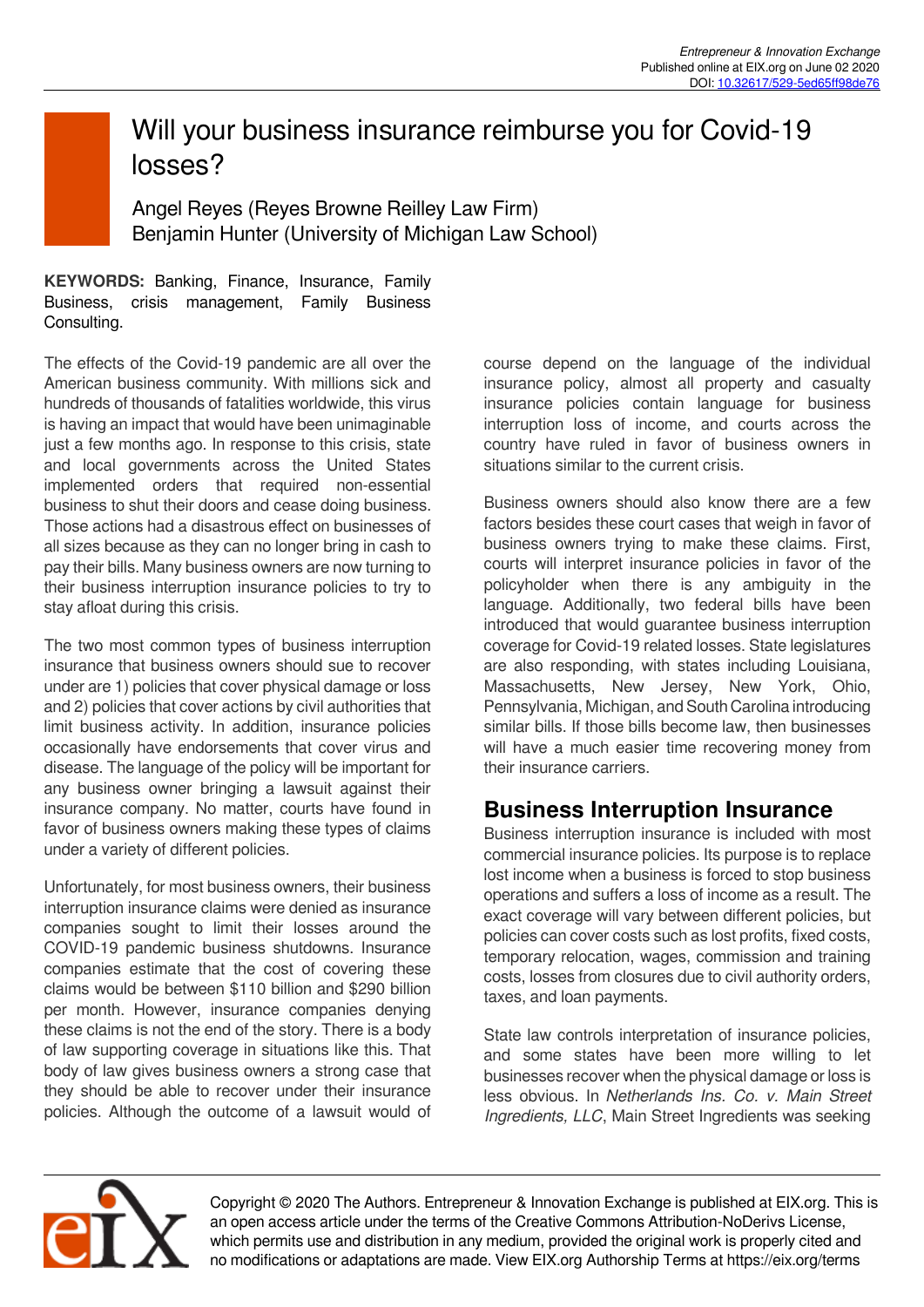#### *(Reyes & Hunter, 2020)* Page 2

insurance coverage for powdered milk that it thought contaminated with salmonella. The insurance company argued that because the milk tested negative for salmonella, there was no property damage. The court disagreed and held that because Main Street Ingredient's insurance policy used the wording "physical injury" instead of "direct physical loss," the lack of physical damage did not void Main Street's insurance claim. Instead, the case turned on the fact that there was a risk of salmonella because the milk was manufactured in "insanitary" conditions, which the court viewed as a physical injury. This shows that in some jurisdictions, business owners will not have to prove actual physical damage to their businesses, depending on their insurance policies and their state's law.

Physical loss or damage of some kind is typically a threshold requirement for businesses to recover under their business interruption insurance policies. In*Source Food Technology, Inc. v. United States Fid. and Guar. Co.*, a meat processing company was unable to receive shipments of beef because of a government ordered embargo on Canadian beef. Source Food Technology was not able to recover under their business interruption insurance because the beef was not actually contaminated; there was simply a risk of contamination. According to the court, because the beef did not suffer actual physical damage, Source Food Technology would not covered by their insurance. This court took a strict view of the physical damage requirement. Nevertheless, other courts have interpreted the physical damage or loss requirement in ways more favorable to business owners making insurance claims.

While physical loss or damage is a threshold requirement for making an insurance claim of this type courts will apply that rule differently in different jurisdictions and under different insurance policies. If courts apply it like the court in Main Street Ingredient's case, then business owners will have a strong argument in favor of recovery if they can make the case that there was a physical injury to their property due to it being in unsafe or insanitary conditions. If the court takes a stricter view that is more in line with Source Food Technology, then business owners still have other arguments available to them that will allow them to recover. Next, we will look at how business owners should argue that their property was physically damaged by the Covid-19 pandemic.

### **Covid-19 Contamination**

Even if the insurance policy requires actual physical loss or damage, Covid-19 contamination will count as physical loss or damage in many states. A number of court cases have supported the idea that contamination from harmful substances is physical damage for the purpose of an insurance policy. If business owners were forced to close their doors because they believed that their premises or inventory was contaminated by Covid-19, they would have a strong argument for recovery under physical loss or damage insurance policies in many states.

Contamination of inventory was found to constitute physical damage in some cases. In *General Mills, Inc. v. Gold Medal Ins. Co.*, General Mills had an insurance policy that covered direct physical loss or damage to insured property. Some of their grain was contaminated with an unapproved pesticide, and the court held that because the grain could not be used in their business, that was sufficient to support a finding of physical damage. A business owner could make the argument that because their inventory was contaminated by exposure to the Covid-19 virus, the business suffered physical loss or damage, thereby making it eligible to make an insurance claim.

Other courts across the country have come to similar conclusions with regard to the business premises, with most cases requiring that the building be rendered uninhabitable or unusable. In*Port Auth. Of New York & New Jersey v. Affiliant FM Ins. Co.* , the court found that asbestos contamination in the air of the building was a direct physical loss to the owner because it made the structure uninhabitable and unusable. Another case, *Prudential Prop. & Cas. Co. v. Lillard-Roberts* , stated that the owner of a building suffered a direct physical loss because the property was uninhabitable due to mold. Moreover, in *Gregory Packaging, Inc. v. Travelers Prop. Cas. Co. of America* , ammonia was released into a factory, forcing it to be evacuated and professionally cleaned. The court held that they sustained direct physical loss to their property because of the ammonia leak.

These cases are good news for business owners who should argue that their businesses were contaminated by Covid-19. Under these cases, business owners would be able to recover business interruption insurance when their property, whether it be their inventory or the business premises, was contaminated or exposed to the Covid-19 virus, because that would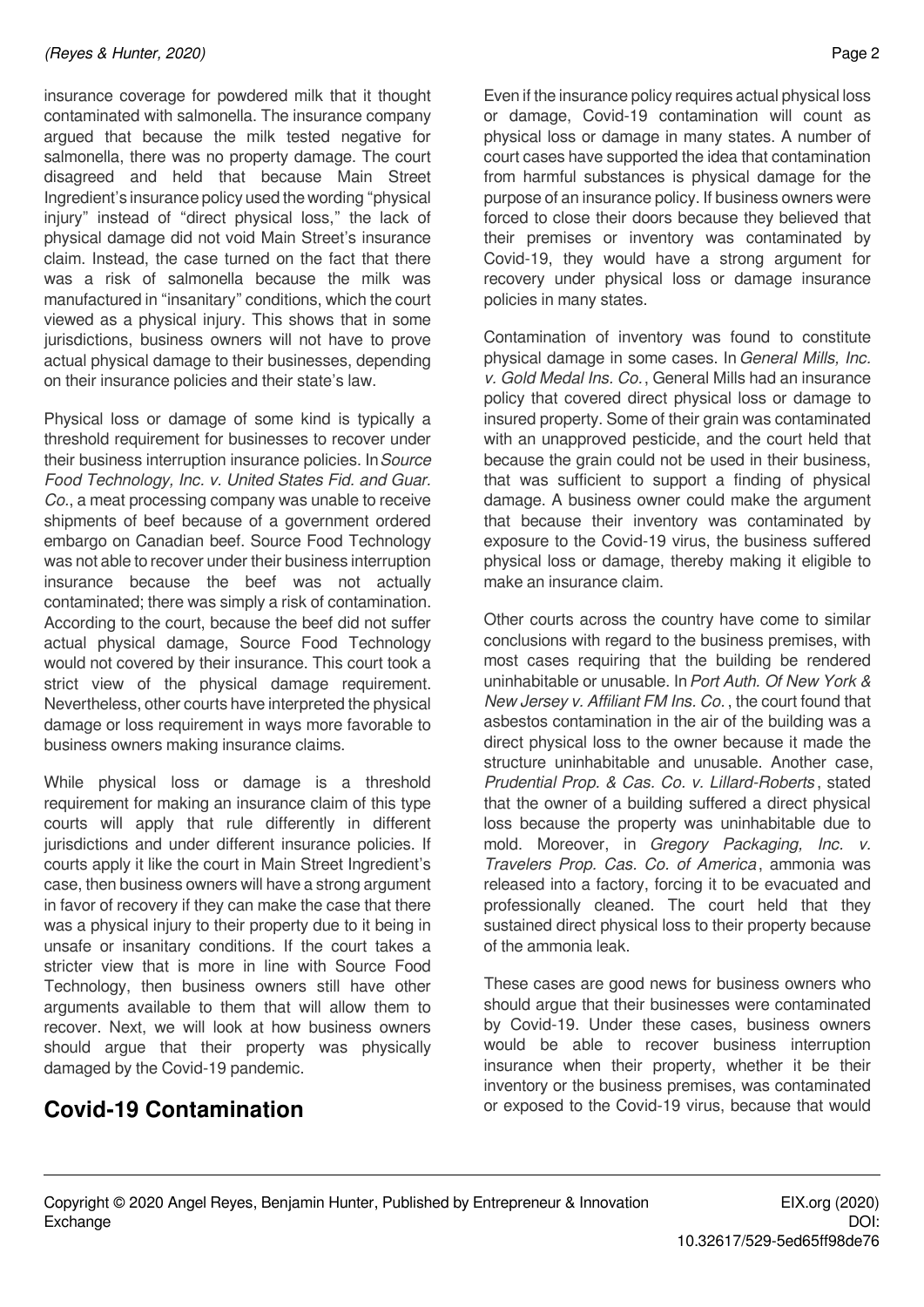constitute physical damage or loss.

Not all jurisdictions have been as quick to count contamination as physical loss or damage. In*Universal Image Prod., Inc. v. Federal Ins. Co.* , the court held that the policyholder was not covered under a "direct physical loss or damage" insurance clause when their building became contaminated with mold and bacteria. The court reasoned that because there was no tangible damage to the physical property, and the premises were not rendered unusable or uninhabitable, they were not covered under their insurance policy. However, that does not mean that businesses in the  $6<sup>th</sup>$  Circuit are out of luck. A strong argument should be made that Covid-19 is different from the contamination discussed in this case, because any Covid-19 contamination puts the lives of workers at risk, which would mean that the building is unusable until it has been disinfected. The mold in this case was not life-threatening, making it less of a threat to workers than Covid-19 contamination.

The simple fact that courts disagree on the definition of physical loss or damage will be helpful to some business owners making Covid-19 contamination claims. In insurance law, ambiguities in the language of the insurance policy are construed in favor of the policyholder. In *Murray v. State Farm Fire & Cas. Co.* , the court stated that provisions in an insurance policy may be deemed ambiguous if courts in other jurisdictions have interpreted the provision in different ways. As shown in the cases above, there is a disagreement among courts over the meaning of physical loss or damage. In jurisdictions following this rule, business owners should argue that because there is disagreement in other courts about whether contamination counts as physical damage, that makes their insurance policy ambiguous, and therefore, the policy is interpreted in their favor.

In short, if a business owner has an insurance policy that only covers physical loss or damage, they still have a strong case to recover business interruption insurance if they believe that there was Covid-19 contamination, to either the inventory or the premises. Although some jurisdictions have rejected the argument that contamination constitutes physical loss or damage, the life-threatening and unprecedented nature of the Covid-19 pandemic may convince even those reluctant courts to agree that contamination counts as a physical loss.

# **Civil Authority Insurance**

In the absence of suspected Covid-19 contamination or other physical damage, business owners may have another avenue for recovery under their business interruption insurance policies. Civil authority insurance is a type of business interruption insurance which is included in many insurance policies that comes into effect when the government prohibits access to a business. With state and local governments ordering the closure of non-essential businesses across the country, this may be the best way for some businesses to recover under their insurance policies.

Generally, courts look for three requirements when deciding civil authority insurance cases. First, they ask if the loss to the business was caused by government action that denied access to the insured premises. Second, they determine if the government took that action because of direct physical loss or damage to property other than the insured premises. The scope of the second requirement depends on the individual insurance policy. In some cases, the damaged property must be adjacent to the insured premises. In other cases, the property does not have to be adjacent to the premises and the government action can be in response to any property damage. Lastly, civil authority insurance policies usually require that the physical damage result from a covered cause of loss.

Government orders that have required businesses to stay closed due to the Covid-19 pandemic satisfy the first general requirement of civil authority insurance coverage. In order to recover under a civil authority insurance policy, there must be government action that prohibits access to the business. In *Southern Hospitality, Inc. v. Zurich American Ins. Co.* , a hotel operator tried to recover under their civil authority business interruption insurance policy. Commercial flights had been shut down in the wake of the September 11<sup>th</sup> terrorist attacks, and Southern Hospitality's hotels were greatly impacted by the lack of tourists. The court ruled against Southern Hospitality because access had been denied to flights, not to their hotels. In *Kean, Miller v. National Fire Ins. Co. of Hartford*, the court stated that there must be a "direct nexus between the civil authority order/action and the suspension of the insured's business." Even under the strictest interpretations of this requirement, business owners will be able to argue that the civil authorities actually prohibited access, because state and local governments across the country have ordered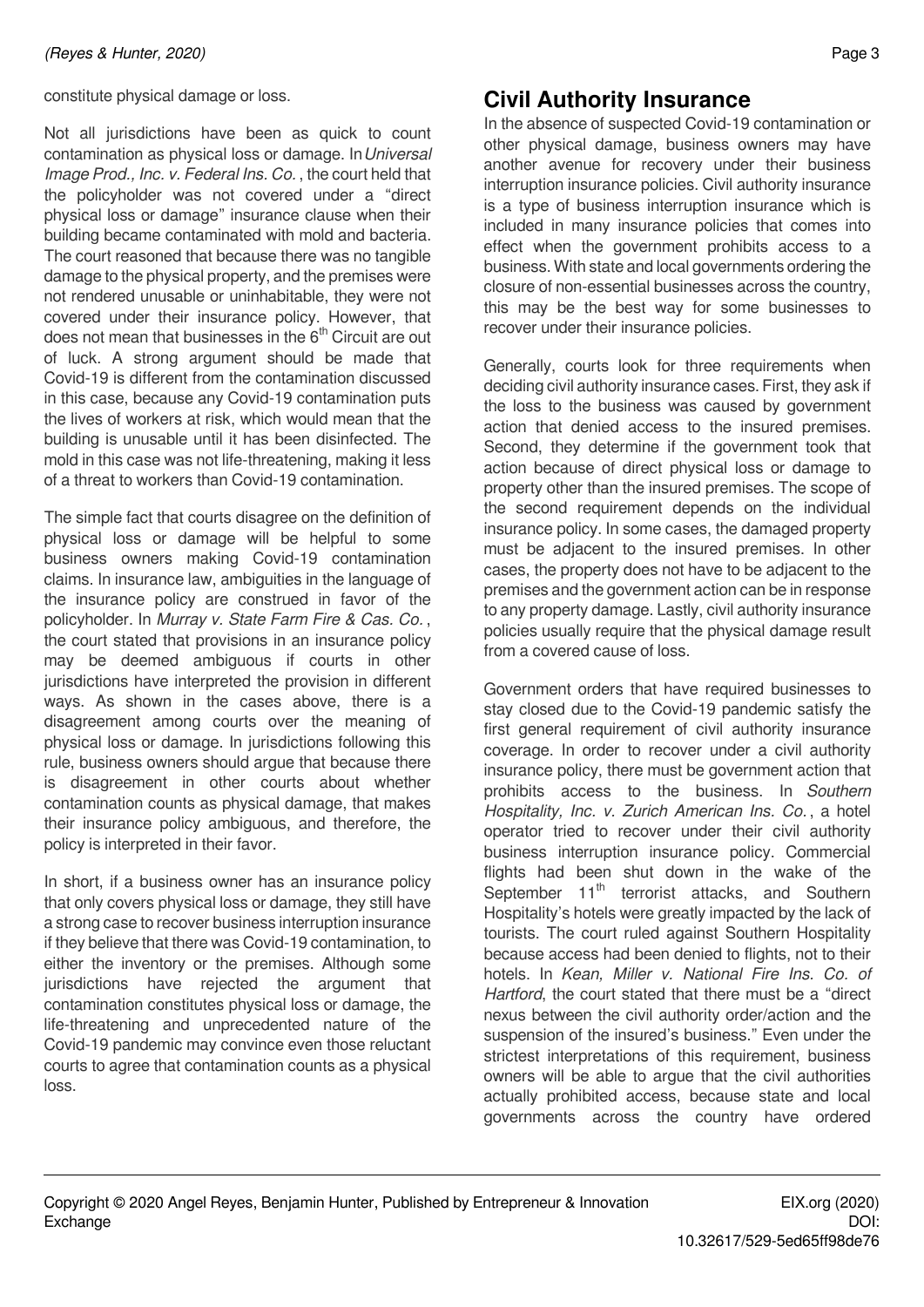businesses to close under threat of fines and other legal penalties. Unlike in *Southern Hospitality*, business owners will not be arguing that they lost business as a result of another industry being impacted by government orders. They will be able to argue that their actual businesses were closed by government order, which satisfies the first requirement of a civil authority claim.

The second general requirement for civil authority insurance is that the government prohibited access to the business due to property damage. Different insurance policies have different requirements on what property needs to be damaged. In*United Air Lines, Inc. v. Inss Co. of the State of Pennsylvania* , United was making a civil authority insurance claim after the September 11<sup>th</sup> terrorist attacks. Ronald Reagan Washington National Airport was closed and United sought coverage due to lost earnings from the closure of the airport. United lost the case because their insurance policy required damage to their property or to adjacent property. Since there was no damage to the airport or adjacent to it, United was unable to recover under their civil authority insurance. Nevertheless, even if an insurance policy only allows for civil authority insurance when adjacent property is physically damaged, business owners should still argue that businesses in their area were physically damaged by Covid-19 contamination.

Other insurance policies are more lenient about which property must be damaged for civil authority insurance to be available. In *Assurance Co. of America v. BBB Service Company,* BBB sought to recover under their civil authority insurance policy when a hurricane prompted local governments in Georgia to preemptively close businesses in the storm's path. The property that was damaged was hundreds of miles away, but BBB was still able to recover because their insurance policy just required that some property be damaged, not adjacent property. In this case, business owners could argue that the government orders closing down businesses were in response to physical damage across the country from the Covid-19 pandemic.

The physical damage to property must be caused by a covered cause of loss as listed in the insurance policy. In *Cleland Simpson Co. v. Fireman's Ins. Co.* , the city government ordered that businesses close because a hurricane and resulting flooding had destroyed water mains, which would have hindered the city's ability to fight a fire. The court held that there was no damage resulting from a covered cause of loss because the business's insurance policy covered damage from fire, but not damage from the danger of fire. Insurance companies have used this case to try to deny coverage under civil authority clauses. In *Narricot Indus., Inc. v. Fireman's Fund Ins. Co*., the insurance company compared their situation to Cleland Simpson, and argued that because the civil authority's actions were "preventative," the damage did not result from a covered cause of loss. However, the court did not accept that argument, because the civil authority's actions were still as a result of the covered cause of loss. Business owners hoping to recover under their civil authority insurance should argue that the civil authority's actions resulted from the pandemic because the danger that they were trying to prevent, the spread of the disease, actually occurred, unlike in Cleland Simpson, where there was never actually a fire.

If businesses have civil authority insurance, they have a strong argument that they should be able to recover due to losses caused by government ordered shutdowns. While Covid-19 related shutdowns are unprecedented, in both how widespread they are, and how long they are in place for, this is the type of situation that businesses expect to be covered by civil authority insurance, and courts are favorable toward reasonable and expected interpretations of insurance policies.

# **Legislation and Government Response**

Many states legislatures have proposed laws that would guarantee business interruption insurance coverage to businesses that suffered losses due to the Covid-19 pandemic. Those states include Louisiana, Massachusetts, New Jersey, New York, Ohio, Pennsylvania, Michigan, and South Carolina. Mike Thompson, a congressional representative from California, has also introduced a bill in the House of Representatives that would guarantee business interruption coverage to businesses due to the pandemic. Carolyn Maloney of New York introduced a bill that would provide federal funding to insurance companies that provide pandemic coverage introduced another bill. These bills would provide a major boost to businesses seeking recovery under their business interruption insurance policies, but as of now, they are still going through the legislative process.

Unfortunately for business owners, some other states'